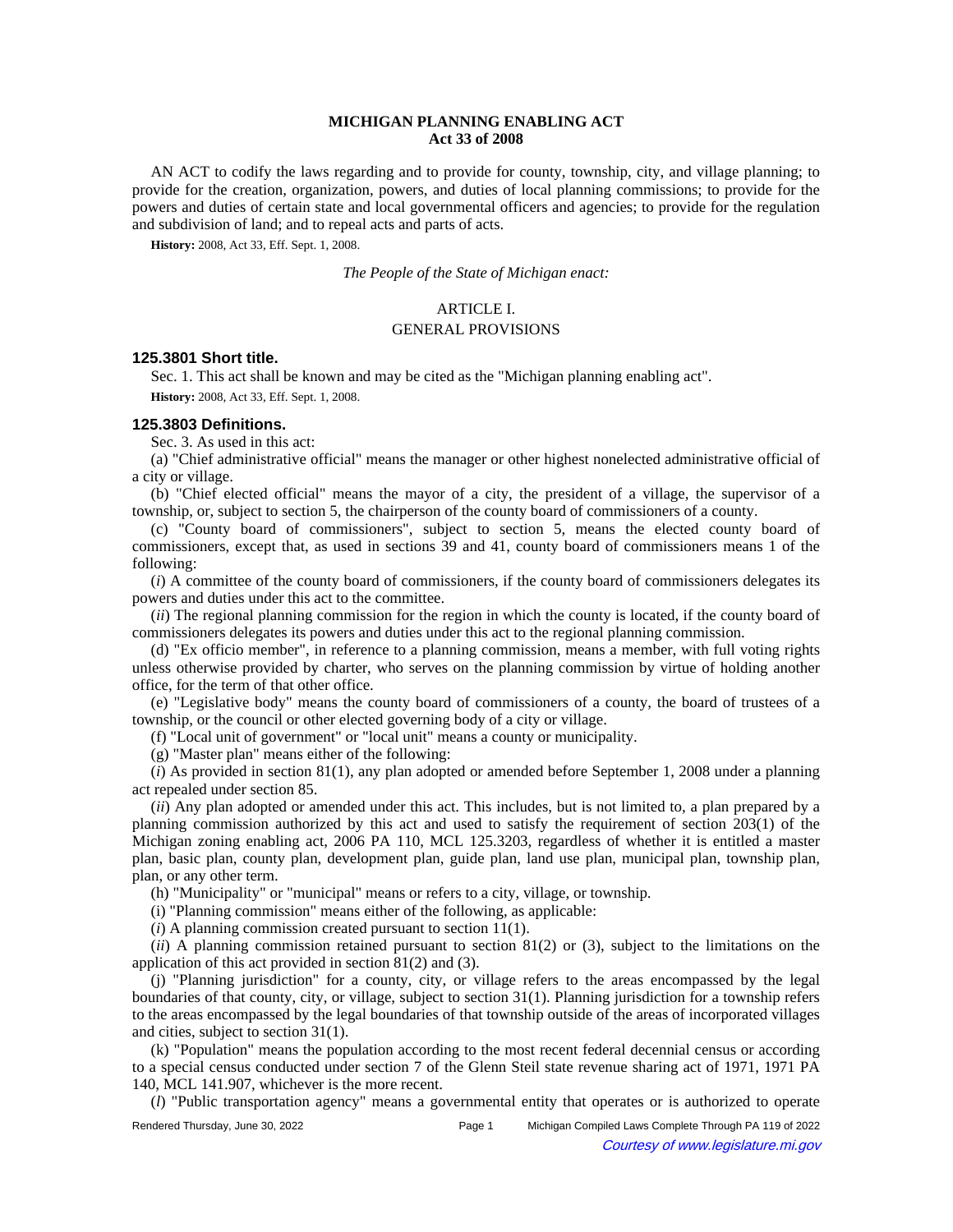intercity or local commuter passenger rail service in this state or a public transit authority created under 1 of the following acts:

(*i*) The metropolitan transportation authorities act of 1967, 1967 PA 204, MCL 124.401 to 124.426.

(*ii*) The public transportation authority act, 1986 PA 196, MCL 124.451 to 124.479.

(*iii*) 1963 PA 55, MCL 124.351 to 124.359.

(*iv*) The home rule city act, 1909 PA 279, MCL 117.1 to 117.38.

(*v*) The revenue bond act of 1933, 1933 PA 94, MCL 141.101 to 141.140.

(*vi*) The charter township act, 1947 PA 359, MCL 42.1 to 42.34.

(*vii*) The urban cooperation act of 1967, 1967 (Ex Sess) PA 7, MCL 124.501 to 124.512.

(m) "Public transportation facility" means that term as defined in section 2 of the metropolitan transportation authorities act of 1967, 1967 PA 204, MCL 124.402.

(n) "Street" means a street, avenue, boulevard, highway, road, lane, alley, viaduct, or other public way intended for use by motor vehicles, bicycles, pedestrians, and other legal users.

History: 2008, Act 33, Eff. Sept. 1, 2008;—Am. 2010, Act 134, Imd. Eff. Aug. 2, 2010;—Am. 2010, Act 306, Imd. Eff. Dec. 17, 2010.

### **125.3805 Assignment of power or duty to county officer or body.**

Sec. 5. The assignment of a power or duty under this act to a county officer or body is subject to 1966 PA 293, MCL 45.501 to 45.521, or 1973 PA 139, MCL 45.551 to 45.573, in a county organized under 1 of those acts.

**History:** 2008, Act 33, Eff. Sept. 1, 2008.

### **125.3807 Master plan; adoption, amendment, and implementation by local government; purpose.**

Sec. 7. (1) A local unit of government may adopt, amend, and implement a master plan as provided in this act.

(2) The general purpose of a master plan is to guide and accomplish, in the planning jurisdiction and its environs, development that satisfies all of the following criteria:

(a) Is coordinated, adjusted, harmonious, efficient, and economical.

(b) Considers the character of the planning jurisdiction and its suitability for particular uses, judged in terms of such factors as trends in land and population development.

(c) Will, in accordance with present and future needs, best promote public health, safety, morals, order, convenience, prosperity, and general welfare.

(d) Includes, among other things, promotion of or adequate provision for 1 or more of the following:

(*i*) A system of transportation to lessen congestion on streets and provide for safe and efficient movement of people and goods by motor vehicles, bicycles, pedestrians, and other legal users.

(*ii*) Safety from fire and other dangers.

(*iii*) Light and air.

(*iv*) Healthful and convenient distribution of population.

(*v*) Good civic design and arrangement and wise and efficient expenditure of public funds.

(*vi*) Public utilities such as sewage disposal and water supply and other public improvements.

(*vii*) Recreation.

(*viii*) The use of resources in accordance with their character and adaptability.

History: 2008, Act 33, Eff. Sept. 1, 2008;- Am. 2010, Act 134, Imd. Eff. Aug. 2, 2010.

# ARTICLE II.

### PLANNING COMMISSION CREATION AND ADMINISTRATION

# **125.3811 Planning commission; creation; adoption of ordinance by local unit of government; notice required; exception; adoption of charter provision by city or home rule village; effect of repeal of planning act; continued exercise or transfer of powers and duties of zoning board or zoning commission.**

Sec. 11. (1) A local unit of government may adopt an ordinance creating a planning commission with powers and duties provided in this act. The planning commission of a local unit of government shall be officially called "the planning commission", even if a charter, ordinance, or resolution uses a different name such as "plan board" or "planning board".

(2) Within 14 days after a local unit of government adopts an ordinance under subsection (1) creating a planning commission, the clerk of the local unit shall transmit notice of the adoption to the planning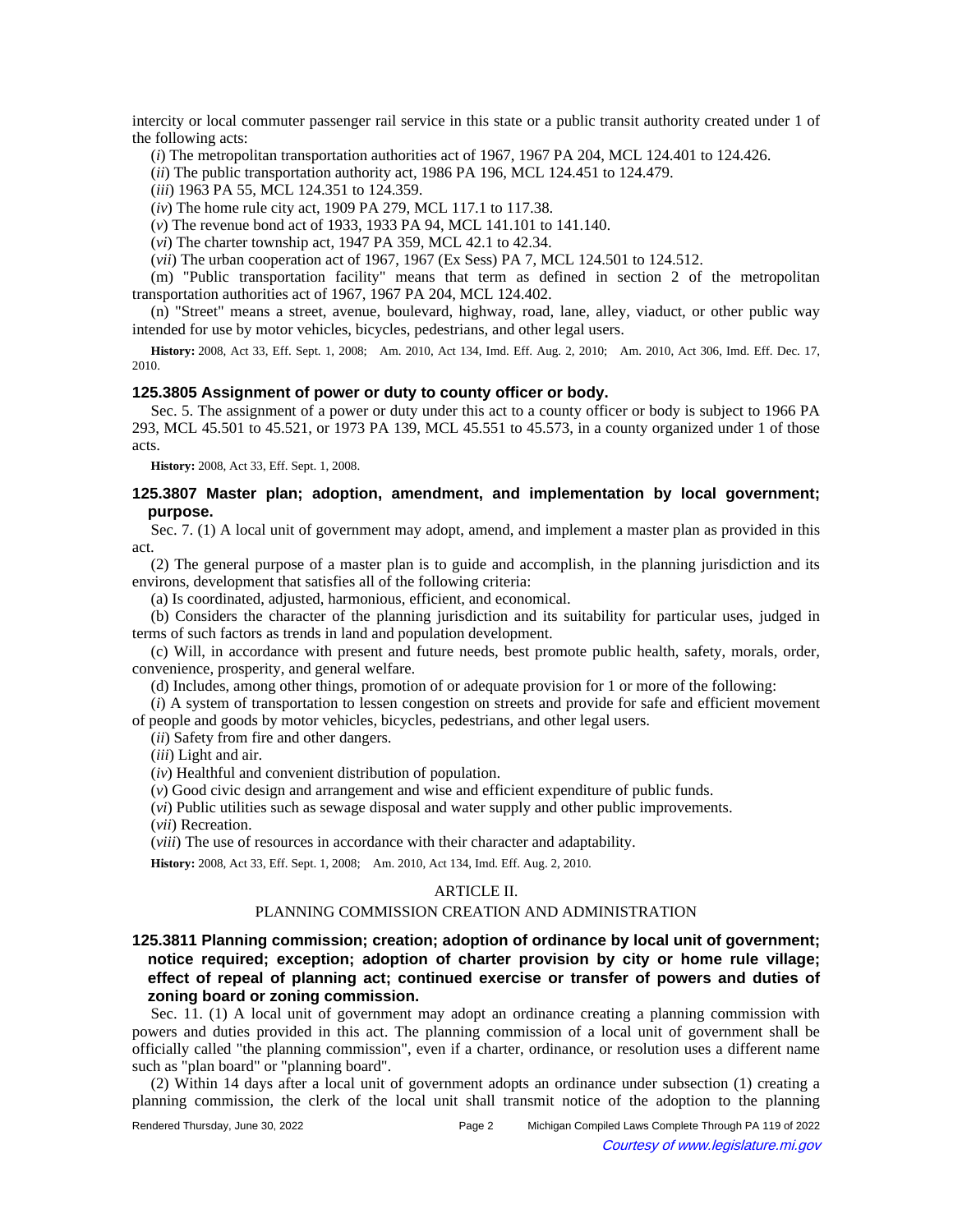commission of the county where the local unit is located. However, if there is not a county planning commission or if the local unit adopting the ordinance is a county, notice shall be transmitted to the regional planning commission engaged in planning for the region within which the local unit is located. Notice under this subsection is not required when a planning commission created before the effective date of this act continues in existence under this act, but is required when an ordinance governing or creating a planning commission is amended or superseded under section 81(2)(b) or (3)(b).

(3) If, after the effective date of this act, a city or home rule village adopts a charter provision providing for a planning commission, the charter provision shall be implemented by an ordinance that conforms to this act. Section 81(2) provides for the continuation of a planning commission created by a charter provision adopted before the effective date of this act.

(4) Section 81(3) provides for the continuation of a planning commission created under a planning act repealed under section 85.

(5) Section 83 provides for the continued exercise by a planning commission, or the transfer to a planning commission, of the powers and duties of a zoning board or zoning commission.

**History:** 2008, Act 33, Eff. Sept. 1, 2008.

# **125.3813 Planning commission; effect of township ordinance; number of days; petition requesting submission of ordinance to electors; filing; petition subject to Michigan election law; violation.**

Sec. 13. (1) Subject to subsection (2), a township ordinance creating a planning commission under this act shall take effect 63 days after the ordinance is published by the township board in a newspaper having general circulation in the township.

(2) Subject to subsection (3), before a township ordinance creating a planning commission takes effect, a petition may be filed with the township clerk requesting the submission of the ordinance to the electors residing in the unincorporated portion of the township for their approval or rejection. The petition shall be signed by a number of qualified and registered electors residing in the unincorporated portion of the township equal to not less than 8% of the total vote cast for all candidates for governor, at the last preceding general election at which a governor was elected. If such a petition is filed, the ordinance shall not take effect until approved by a majority of the electors residing in the unincorporated portion of the township voting thereon at the next regular or special election that allows reasonable time for proper notices and printing of ballots or at any special election called for that purpose, as determined by the township board. The township board shall specify the language of the ballot question.

(3) Subsection (2) does not apply if the planning commission created by the ordinance is the successor to an existing zoning commission or zoning board as provided for under section 301 of the Michigan zoning enabling act, 2006 PA 110, MCL 125.3301.

(4) If a township board does not on its own initiative adopt an ordinance under this act creating a planning commission, a petition may be filed with the township clerk requesting the township board to adopt such an ordinance. The petition shall be signed by a number of qualified and registered electors as provided in subsection (2). If such a petition is filed, the township board, at its first meeting following the filing shall submit the question to the electors of the township in the same manner as provided under subsection (2).

(5) A petition under this section, including the circulation and signing of the petition, is subject to section 488 of the Michigan election law, 1954 PA 116, MCL 168.488. A person who violates a provision of the Michigan election law, 1954 PA 116, MCL 168.1 to 168.992, applicable to a petition described in this section is subject to the penalties prescribed for that violation in the Michigan election law, 1954 PA 116, MCL 168.1 to 168.992.

**History:** 2008, Act 33, Eff. Sept. 1, 2008.

## **125.3815 Planning commission; membership; appointment; terms; vacancy; representation; qualifications; ex-officio members; board serving as planning commission; removal of member; conditions; conflict of interest; additional requirements.**

Sec. 15. (1) In a municipality, the chief elected official shall appoint members of the planning commission, subject to approval by a majority vote of the members of the legislative body elected and serving. In a county, the county board of commissioners shall determine the method of appointment of members of the planning commission by resolution of a majority of the full membership of the county board.

(2) A city, village, or township planning commission shall consist of 5, 7, or 9 members. A county planning commission shall consist of 5, 7, 9, or 11 members. Members of a planning commission other than ex officio members under subsection (5) shall be appointed for 3-year terms. However, of the members of the planning commission, other than ex officio members, first appointed, a number shall be appointed to 1-year or Rendered Thursday, June 30, 2022 Page 3 Michigan Compiled Laws Complete Through PA 119 of 2022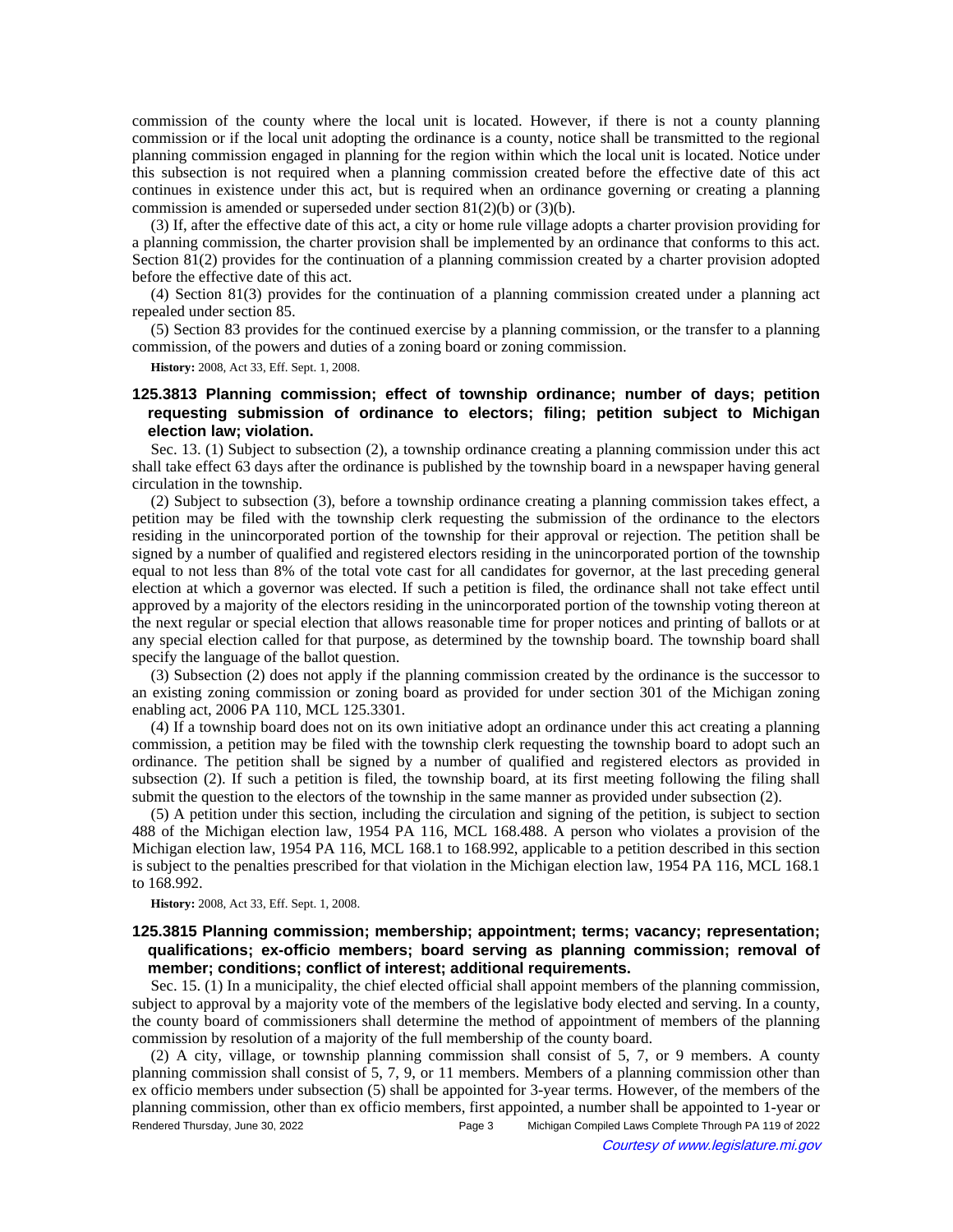2-year terms such that, as nearly as possible, the terms of 1/3 of all the planning commission members will expire each year. If a vacancy occurs on a planning commission, the vacancy shall be filled for the unexpired term in the same manner as provided for an original appointment. A member shall hold office until his or her successor is appointed.

(3) The membership of a planning commission shall be representative of important segments of the community, such as the economic, governmental, educational, and social development of the local unit of government, in accordance with the major interests as they exist in the local unit of government, such as agriculture, natural resources, recreation, education, public health, government, transportation, industry, and commerce. The membership shall also be representative of the entire territory of the local unit of government to the extent practicable.

(4) Members of a planning commission shall be qualified electors of the local unit of government, except that the following number of planning commission members may be individuals who are not qualified electors of the local unit of government but are qualified electors of another local unit of government:

(a) 3, in a city that on September 1, 2008 had a population of more than 2,700 but less than 2,800.

(b) 2, in a city or village that has, or on September 1, 2008 had, a population of less than 5,000, except as provided in subdivision (a).

(c) 1, in local units of government other than those described in subdivision (a) or (b).

(5) In a township that on September 1, 2008 had a planning commission created under former 1931 PA 285, 1 member of the legislative body or the chief elected official, or both, may be appointed to the planning commission, as ex officio members. In any other township, 1 member of the legislative body shall be appointed to the planning commission, as an ex officio member. In a city, village, or county, the chief administrative official or a person designated by the chief administrative official, if any, the chief elected official, 1 or more members of the legislative body, or any combination thereof, may be appointed to the planning commission, as ex officio members, unless prohibited by charter. However, in a city, village, or county, not more than 1/3 of the members of the planning commission may be ex officio members. Except as provided in this subsection, an elected officer or employee of the local unit of government is not eligible to be a member of the planning commission. The term of an ex officio member of a planning commission shall be as follows:

(a) The term of a chief elected official shall correspond to his or her term as chief elected official.

(b) The term of a chief administrative official shall expire with the term of the chief elected official that appointed him or her as chief administrative official.

(c) The term of a member of the legislative body shall expire with his or her term on the legislative body.

(6) For a county planning commission, the county shall make every reasonable effort to ensure that the membership of the county planning commission includes a member of a public school board or an administrative employee of a school district included, in whole or in part, within the county's boundaries. The requirements of this subsection apply whenever an appointment is to be made to the planning commission, unless an incumbent is being reappointed or an ex officio member is being appointed under subsection (5).

(7) Subject to subsection (8), a city or village that has a population of less than 5,000, and that has not created a planning commission by charter, may by an ordinance adopted under section 11(1) provide that 1 of the following boards serve as its planning commission:

(a) The board of directors of the economic development corporation of the city or village created under the economic development corporations act, 1974 PA 338, MCL 125.1601 to 125.1636.

(b) The board of a downtown development authority created under 1975 PA 197, MCL 125.1651 to 125.1681, if the boundaries of the downtown district are the same as the boundaries of the city or village.

(c) A board created under the tax increment finance authority act, 1980 PA 450, MCL 125.1801 to 125.1830, if the boundaries of the authority district are the same as the boundaries of the city or village.

(8) Subsections (1) to (5) do not apply to a planning commission established under subsection (7). All other provisions of this act apply to a planning commission established under subsection (7).

(9) The legislative body may remove a member of the planning commission for misfeasance, malfeasance, or nonfeasance in office upon written charges and after a public hearing. Before casting a vote on a matter on which a member may reasonably be considered to have a conflict of interest, the member shall disclose the potential conflict of interest to the planning commission. The member is disqualified from voting on the matter if so provided by the bylaws or by a majority vote of the remaining members of the planning commission. Failure of a member to disclose a potential conflict of interest as required by this subsection constitutes malfeasance in office. Unless the legislative body, by ordinance, defines conflict of interest for the purposes of this subsection, the planning commission shall do so in its bylaws.

(10) An ordinance creating a planning commission may impose additional requirements relevant to the subject matter of, but not inconsistent with, this section.<br>Rendered Thursday, June 30, 2022

Michigan Compiled Laws Complete Through PA 119 of 2022 Courtesy of www.legislature.mi.gov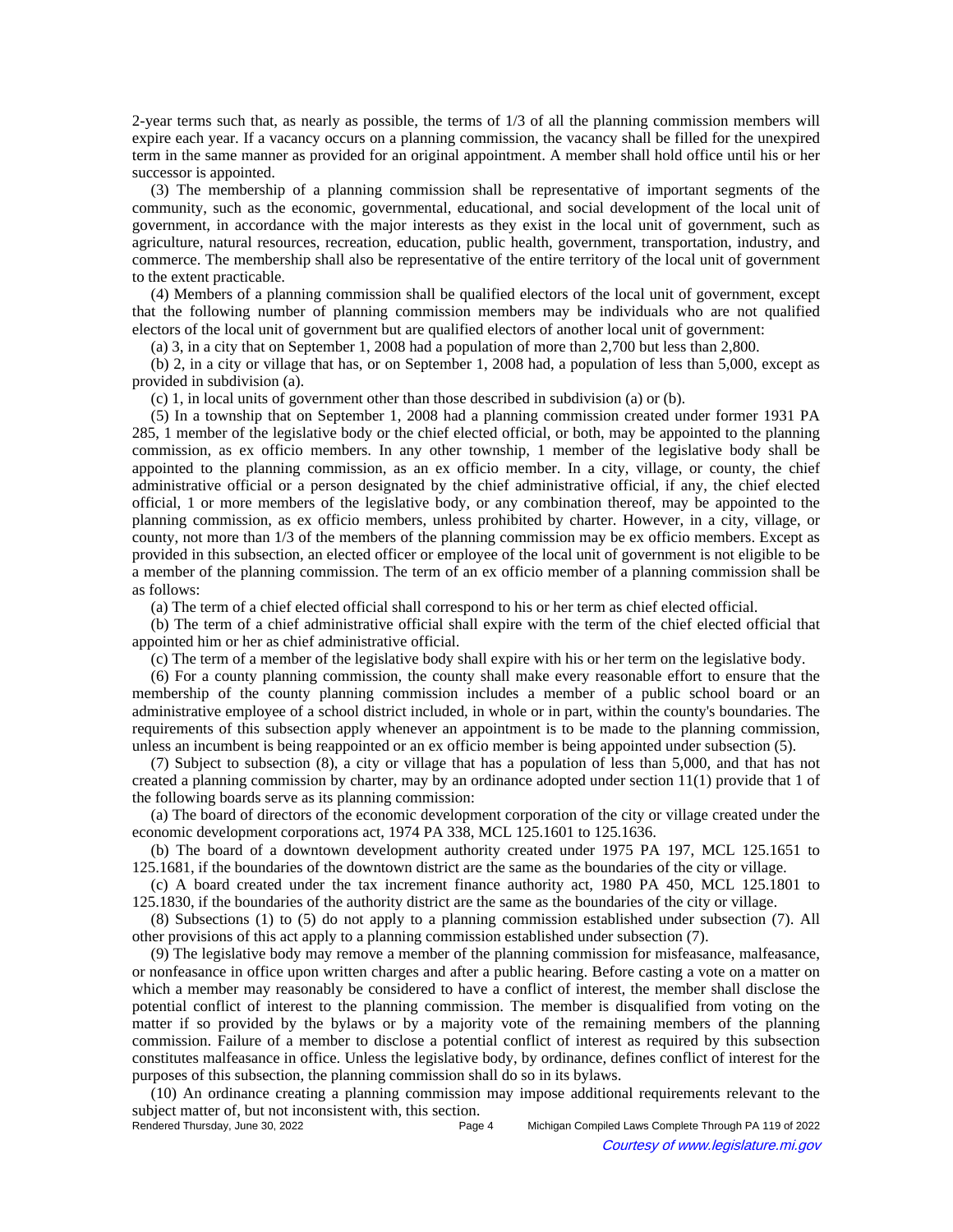History: 2008, Act 33, Eff. Sept. 1, 2008;-Am. 2010, Act 105, Imd. Eff. June 29, 2010.

# **125.3817 Chairperson, secretary, and other offices; election; terms; appointment of advisory committees.**

Sec. 17. (1) A planning commission shall elect a chairperson and secretary from its members and create and fill other offices as it considers advisable. An ex officio member of the planning commission is not eligible to serve as chairperson. The term of each officer shall be 1 year, with opportunity for reelection as specified in bylaws adopted under section 19.

(2) A planning commission may appoint advisory committees whose members are not members of the planning commission.

**History:** 2008, Act 33, Eff. Sept. 1, 2008.

## **125.3819 Bylaws; adoption; public record requirements; annual report by planning commission.**

Sec. 19. (1) A planning commission shall adopt bylaws for the transaction of business, and shall keep a public record of its resolutions, transactions, findings, and determinations.

(2) A planning commission shall make an annual written report to the legislative body concerning its operations and the status of planning activities, including recommendations regarding actions by the legislative body related to planning and development.

**History:** 2008, Act 33, Eff. Sept. 1, 2008.

## **125.3821 Meetings; frequency; time; place; special meeting; notice; compliance with open meetings act; availability of writings to public.**

Sec. 21. (1) A planning commission shall hold not less than 4 regular meetings each year, and by resolution shall determine the time and place of the meetings. Unless the bylaws provide otherwise, a special meeting of the planning commission may be called by the chairperson or by 2 other members, upon written request to the secretary. Unless the bylaws provide otherwise, the secretary shall send written notice of a special meeting to planning commission members not less than 48 hours before the meeting.

(2) The business that a planning commission may perform shall be conducted at a public meeting of the planning commission held in compliance with the open meetings act, 1976 PA 267, MCL 15.261 to 15.275. Public notice of the time, date, and place of a regular or special meeting shall be given in the manner required by that act.

(3) A writing prepared, owned, used, in the possession of, or retained by a planning commission in the performance of an official function shall be made available to the public in compliance with the freedom of information act, 1976 PA 442, MCL 15.231 to 15.246.

**History:** 2008, Act 33, Eff. Sept. 1, 2008.

#### **125.3823 Compensation; expenses; preparation of budget; acceptance of gifts.**

Sec. 23. (1) Members of a planning commission may be compensated for their services as provided by the legislative body. A planning commission may adopt bylaws relative to compensation and expenses of its members and employees for travel when engaged in the performance of activities authorized by the legislative body, including, but not limited to, attendance at conferences, workshops, educational and training programs, and meetings.

(2) After preparing the annual report required under section 19, a planning commission may prepare a detailed budget and submit the budget to the legislative body for approval or disapproval. The legislative body annually may appropriate funds for carrying out the purposes and functions permitted under this act, and may match local government funds with federal, state, county, or other local government or private grants, contributions, or endowments.

(3) A planning commission may accept gifts for the exercise of its functions. However, in a township, other than a township that on the effective date of this act had a planning commission created under former 1931 PA 285, only the township board may accept such gifts, on behalf of the planning commission. A gift of money so accepted in either case shall be deposited with the treasurer of the local unit of government in a special nonreverting planning commission fund for expenditure by the planning commission for the purpose designated by the donor. The treasurer shall draw a warrant against the special nonreverting fund only upon receipt of a voucher signed by the chairperson and secretary of the planning commission and an order drawn by the clerk of the local unit of government. The expenditures of a planning commission, exclusive of gifts and grants, shall be within the amounts appropriated by the legislative body.

**History:** 2008, Act 33, Eff. Sept. 1, 2008.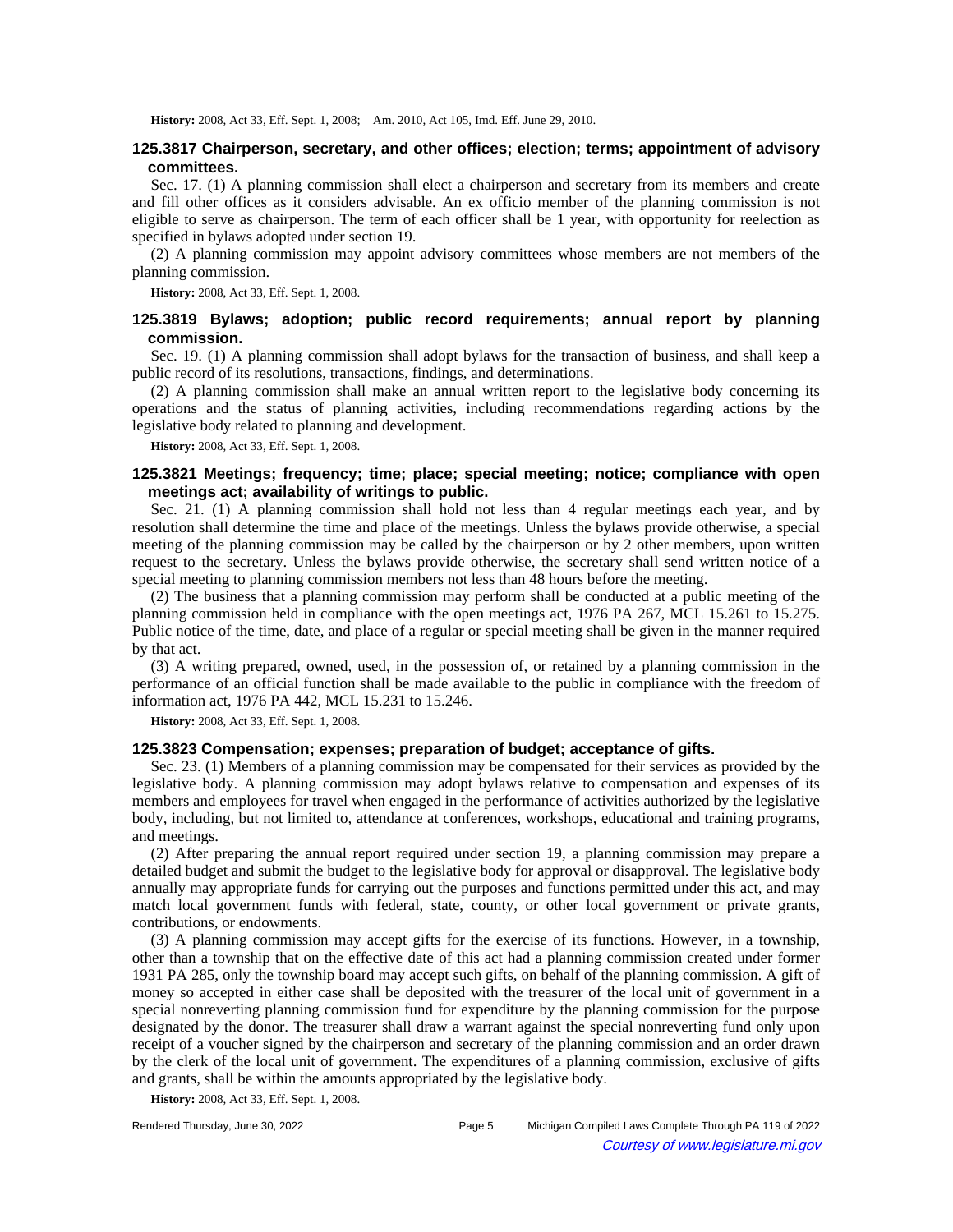## **125.3825 Employment of planning director and other personnel; contract for services; use of information and advice provided by public officials, departments, and agencies.**

Sec. 25. (1) A local unit of government may employ a planning director and other personnel as it considers necessary, contract for the services of planning and other technicians, and incur other expenses, within a budget authorized by the legislative body. This authority shall be exercised by the legislative body, unless a charter provision or ordinance delegates this authority to the planning commission or another body or official. The appointment of employees is subject to the same provisions of law as govern other corresponding civil employees of the local unit of government.

(2) For the purposes of this act, a planning commission may make use of maps, data, and other information and expert advice provided by appropriate federal, state, regional, county, and municipal officials, departments, and agencies. All public officials, departments, and agencies shall make available public information for the use of planning commissions and furnish such other technical assistance and advice as they may have for planning purposes.

**History:** 2008, Act 33, Eff. Sept. 1, 2008.

#### ARTICLE III.

#### PREPARATION AND ADOPTION OF MASTER PLAN

## **125.3831 Master plan; preparation by planning commission; meetings with other governmental planning commissions or agency staff; powers.**

Sec. 31. (1) A planning commission shall make and approve a master plan as a guide for development within the planning jurisdiction subject to section 81 and the following:

(a) For a county, the master plan may include planning in cooperation with the constituted authorities for incorporated areas in whole or to the extent to which, in the planning commission's judgment, they are related to the planning of the unincorporated area or of the county as a whole.

(b) For a township that on September 1, 2008 had a planning commission created under former 1931 PA 285, or for a city or village, the planning jurisdiction may include any areas outside of the municipal boundaries that, in the planning commission's judgment, are related to the planning of the municipality.

(2) In the preparation of a master plan, a planning commission shall do all of the following, as applicable:

(a) Make careful and comprehensive surveys and studies of present conditions and future growth within the planning jurisdiction with due regard to its relation to neighboring jurisdictions.

(b) Consult with representatives of adjacent local units of government in respect to their planning so that conflicts in master plans and zoning may be avoided.

(c) Cooperate with all departments of the state and federal governments, public transportation agencies, and other public agencies concerned with programs for economic, social, and physical development within the planning jurisdiction and seek the maximum coordination of the local unit of government's programs with these agencies.

(3) In the preparation of the master plan, the planning commission may meet with other governmental planning commissions or agency staff to deliberate.

(4) In general, a planning commission has such lawful powers as may be necessary to enable it to promote local planning and otherwise carry out the purposes of this act.

History: 2008, Act 33, Eff. Sept. 1, 2008;-Am. 2010, Act 306, Imd. Eff. Dec. 17, 2010.

# **125.3833 Master plan; land use and infrastructure issues; inclusion of maps, plats, charts, and other related matter; recommendations for physical development; additional subjects; implementation of master street plan or certain elements; specifications; section subject to MCL 125.3881(1); public transportation facilities.**

Sec. 33. (1) A master plan shall address land use and infrastructure issues and may project 20 years or more into the future. A master plan shall include maps, plats, charts, and descriptive, explanatory, and other related matter and shall show the planning commission's recommendations for the physical development of the planning jurisdiction.

(2) A master plan shall also include those of the following subjects that reasonably can be considered as pertinent to the future development of the planning jurisdiction:

(a) A land use plan that consists in part of a classification and allocation of land for agriculture, residences, commerce, industry, recreation, ways and grounds, subject to subsection (5), public transportation facilities, public buildings, schools, soil conservation, forests, woodlots, open space, wildlife refuges, and other uses and purposes. If a county has not adopted a zoning ordinance under former 1943 PA 183 or the Michigan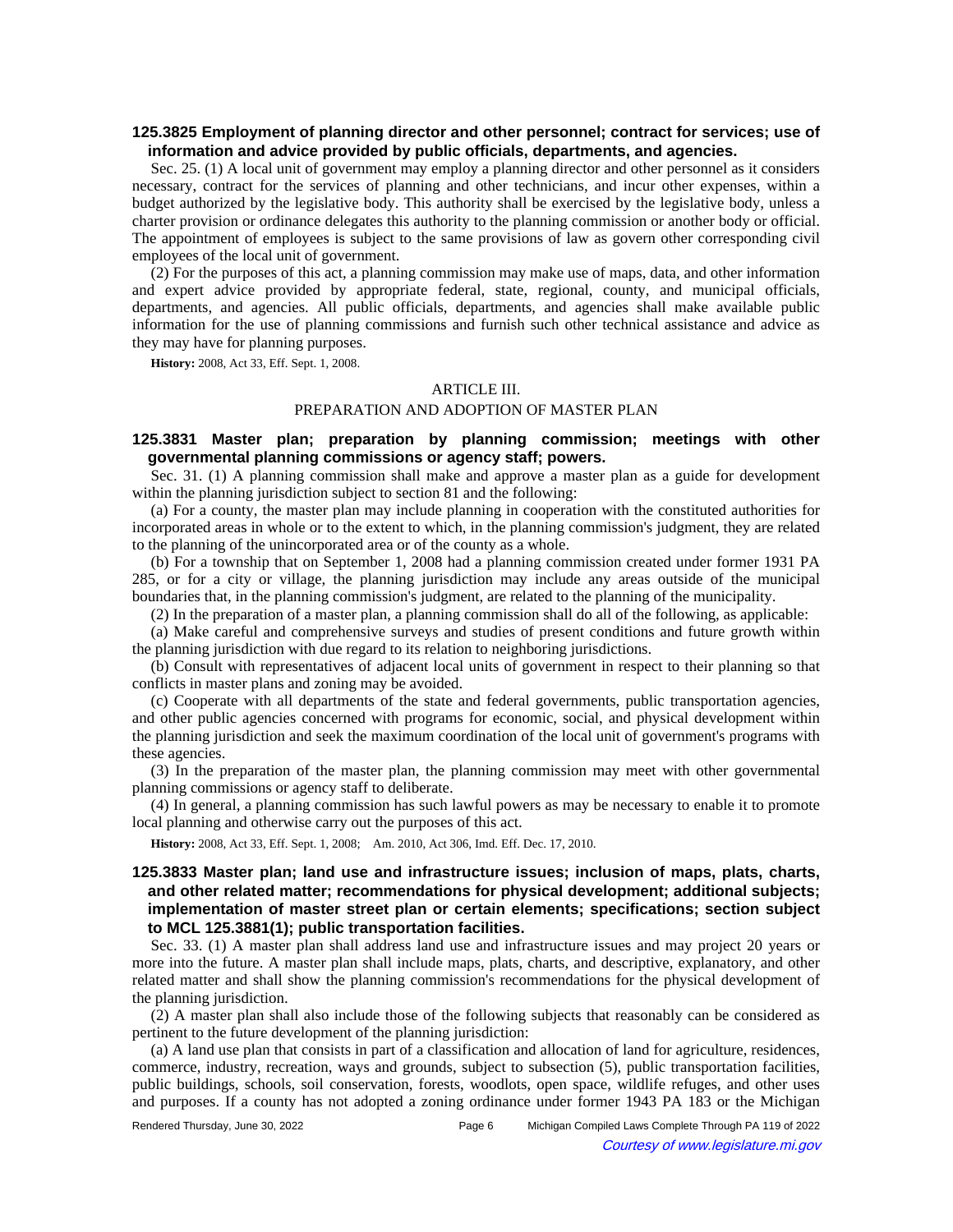zoning enabling act, 2006 PA 110, MCL 125.3101 to 125.3702, a land use plan and program for the county may be a general plan with a generalized future land use map.

(b) The general location, character, and extent of all of the following:

(*i*) All components of a transportation system and their interconnectivity including streets and bridges, public transit including public transportation facilities and routes, bicycle facilities, pedestrian ways, freight facilities and routes, port facilities, railroad facilities, and airports, to provide for the safe and efficient movement of people and goods in a manner that is appropriate to the context of the community and, as applicable, considers all legal users of the public right-of-way.

(*ii*) Waterways and waterfront developments.

(*iii*) Sanitary sewers and water supply systems.

(*iv*) Facilities for flood prevention, drainage, pollution prevention, and maintenance of water levels.

(*v*) Public utilities and structures.

(c) Recommendations as to the general character, extent, and layout of redevelopment or rehabilitation of blighted areas; and the removal, relocation, widening, narrowing, vacating, abandonment, change of use, or extension of streets, grounds, open spaces, buildings, utilities, or other facilities.

(d) For a local unit of government that has adopted a zoning ordinance, a zoning plan for various zoning districts controlling the height, area, bulk, location, and use of buildings and premises. The zoning plan shall include an explanation of how the land use categories on the future land use map relate to the districts on the zoning map.

(e) Recommendations for implementing any of the master plan's proposals.

(3) If a master plan is or includes a master street plan or 1 or more elements described in subsection (2)(b)( *i*), the means for implementing the master street plan or elements in cooperation with the county road commission and the state transportation department shall be specified in the master street plan in a manner consistent with the respective powers and duties of and any written agreements between these entities and the municipality.

(4) This section is subject to section 81(1).

(5) The reference to public transportation facilities in subsection  $(2)(a)$  only applies to a master plan that is adopted or substantively amended more than 90 days after the effective date of the amendatory act that added this subsection.

**History:** 2008, Act 33, Eff. Sept. 1, 2008;—Am. 2010, Act 134, Imd. Eff. Aug. 2, 2010;—Am. 2010, Act 306, Imd. Eff. Dec. 17, 2010.

### **125.3835 Subplan; adoption.**

Sec. 35. A planning commission may, by a majority vote of the members, adopt a subplan for a geographic area less than the entire planning jurisdiction, if, because of the unique physical characteristics of that area, more intensive planning is necessary for the purposes set forth in section 7.

**History:** 2008, Act 33, Eff. Sept. 1, 2008.

### **125.3837 Metropolitan county planning commission; designation; powers.**

Sec. 37. (1) A county board of commissioners may designate the county planning commission as the metropolitan county planning commission. A county planning commission so designated shall perform metropolitan and regional planning whenever necessary or desirable. The metropolitan county planning commission may engage in comprehensive planning, including, but not limited to, the following:

(a) Preparation, as a guide for long-range development, of general physical plans with respect to the pattern and intensity of land use and the provision of public facilities, together with long-range fiscal plans for such development.

(b) Programming of capital improvements based on relative urgency, together with definitive financing plans for the improvements to be constructed in the earlier years of the program.

(c) Coordination of all related plans of local governmental agencies within the metropolitan area or region.

(d) Intergovernmental coordination of all related planning activities among the state and local governmental agencies within the metropolitan area or region.

(2) In addition to the powers conferred by other provisions of this act, a metropolitan county planning commission may apply for, receive, and accept grants from any local, regional, state, or federal governmental agency and agree to and comply with the terms and conditions of such grants. A metropolitan county planning commission may do any and all things necessary or desirable to secure the financial aid or cooperation of a regional, state, or federal governmental agency in carrying out its functions, when approved by a 2/3 vote of the county board of commissioners.

**History:** 2008, Act 33, Eff. Sept. 1, 2008.

Rendered Thursday, June 30, 2022 Page 7 Michigan Compiled Laws Complete Through PA 119 of 2022 Courtesy of www.legislature.mi.gov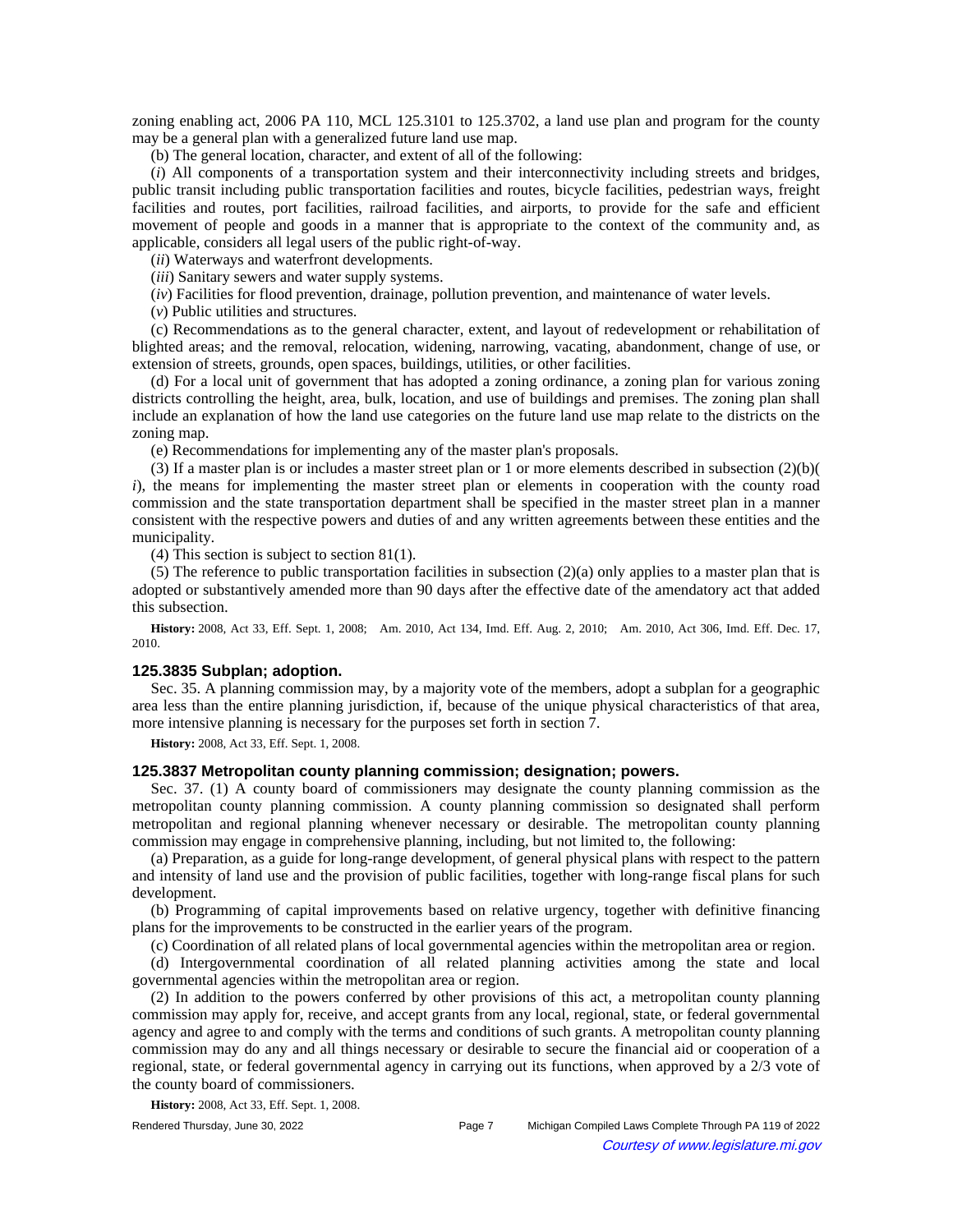#### **125.3839 Master plan; adoption; procedures; notice; submittals; use of electronic mail.**

Sec. 39. (1) A master plan shall be adopted under the procedures set forth in this section and sections 41 and 43. A master plan may be adopted as a whole or by successive parts corresponding with major geographical areas of the planning jurisdiction or with functional subject matter areas of the master plan.

(2) Before preparing a master plan, a planning commission shall send to all of the following, by first-class mail or personal delivery, a notice explaining that the planning commission intends to prepare a master plan and requesting the recipient's cooperation and comment:

(a) For any local unit of government undertaking a master plan, the planning commission, or if there is no planning commission, the legislative body, of each municipality located within or contiguous to the local unit of government.

(b) For a county undertaking a master plan, the regional planning commission for the region in which the county is located, if any.

(c) For a county undertaking a master plan, the county planning commission, or if there is no county planning commission, the county board of commissioners, for each county located contiguous to the county.

(d) For a municipality undertaking a master plan, the regional planning commission for the region in which the municipality is located, if there is no county planning commission for the county in which that municipality is located. If there is a county planning commission, the municipal planning commission may consult with the regional planning commission but is not required to do so.

(e) For a municipality undertaking a master plan, the county planning commission, or if there is no county planning commission, the county board of commissioners, for the county in which that municipality is located.

(f) For any local unit of government undertaking a master plan, each public utility company, railroad company, and public transportation agency owning or operating a public utility, railroad, or public transportation system within the local unit of government, and any government entity that registers its name and mailing address for this purpose with the planning commission.

(g) If the master plan will include a master street plan, the county road commission and the state transportation department.

(3) A submittal under section 41 or 43 by or to an entity described in subsection (2) may be made by personal or first-class mail delivery of a hard copy or by electronic mail. However, the planning commission preparing the plan shall not make such submittals by electronic mail unless, in the notice described in subsection (2), the planning commission states that it intends to make such submittals by electronic mail and the entity receiving that notice does not respond by objecting to the use of electronic mail. Electronic mail may contain a link to a website on which the submittal is posted if the website is accessible to the public free of charge.

**History:** 2008, Act 33, Eff. Sept. 1, 2008;—Am. 2010, Act 306, Imd. Eff. Dec. 17, 2010.

### **125.3841 Preparation of proposed master plan; submission to legislative body for review and comment; approval required; notice; submission of comments; statements as advisory.**

Sec. 41. (1) After preparing a proposed master plan, a planning commission shall submit the proposed master plan to the legislative body for review and comment. The process of adopting a master plan shall not proceed further unless the legislative body approves the distribution of the proposed master plan.

(2) If the legislative body approves the distribution of the proposed master plan, it shall notify the secretary of the planning commission, and the secretary of the planning commission shall submit, in the manner provided in section 39(3), a copy of the proposed master plan, for review and comment, to all of the following:

(a) For any local unit of government proposing a master plan, the planning commission, or if there is no planning commission, the legislative body, of each municipality located within or contiguous to the local unit of government.

(b) For a county proposing a master plan, the regional planning commission for the region in which the county is located, if any.

(c) For a county proposing a master plan, the county planning commission, or if there is no county planning commission, the county board of commissioners, for each county located contiguous to the county.

(d) For a municipality proposing a master plan, the regional planning commission for the region in which the municipality is located, if there is no county planning commission for the county in which that local unit of government is located. If there is a county planning commission, the secretary of the municipal planning commission may submit a copy of the proposed master plan to the regional planning commission but is not required to do so.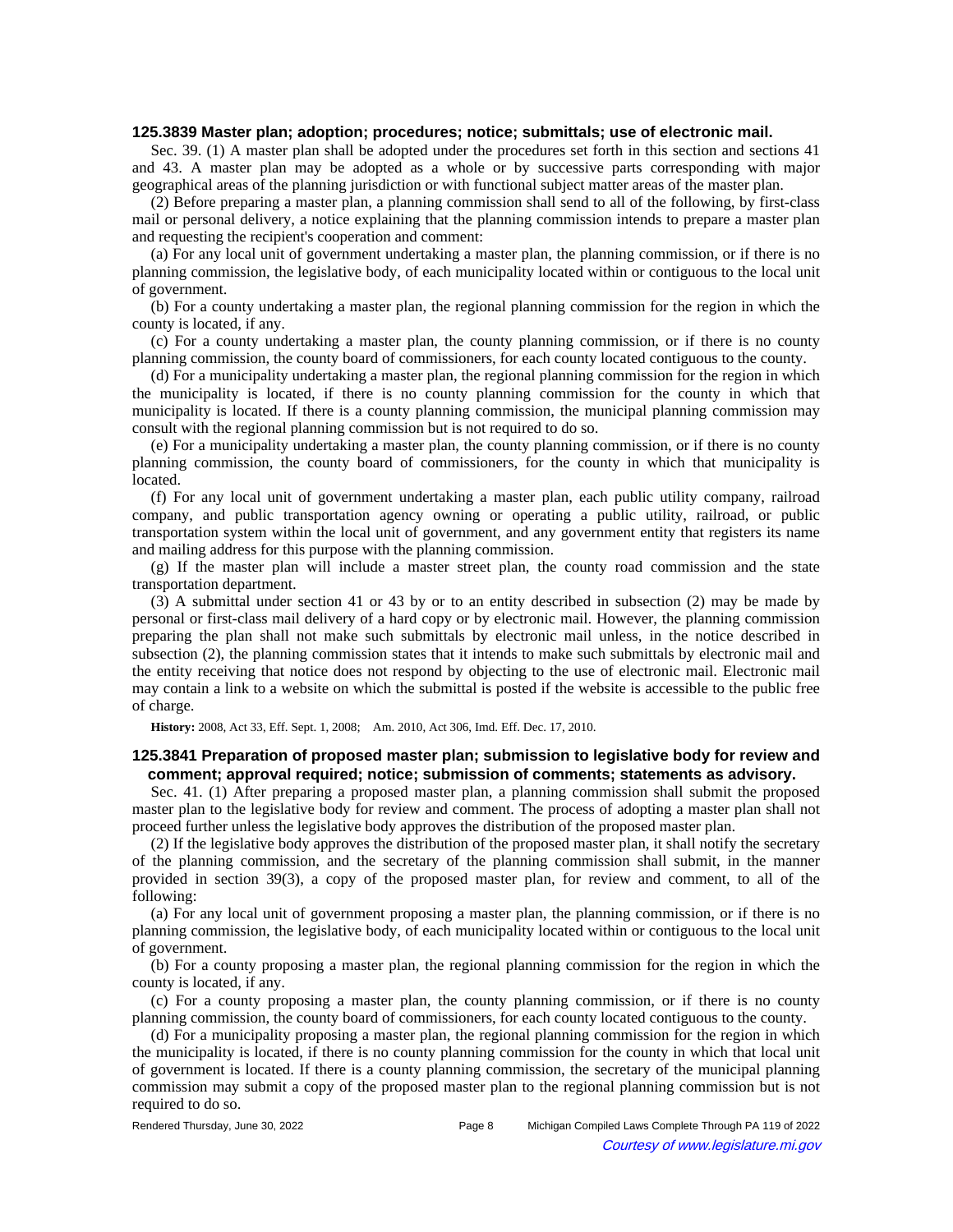(e) For a municipality proposing a master plan, the county planning commission, or if there is no county planning commission, the county board of commissioners, for the county in which that municipality is located. The secretary of the municipal planning commission shall concurrently submit to the county planning commission, in the manner provided in section 39(3), a statement that the requirements of subdivision (a) have been met or, if there is no county planning commission, shall submit to the county board of commissioners, in the manner provided in section 39(3), a statement that the requirements of subdivisions (a) and (d) have been met. The statement shall be signed by the secretary and shall include the name and address of each planning commission or legislative body to which a copy of the proposed master plan was submitted under subdivision (a) or (d), as applicable, and the date of submittal.

(f) For any local unit of government proposing a master plan, each public utility company, railroad company, and public transportation agency owning or operating a public utility, railroad, or public transportation system within the local unit of government, and any government entity that registers its name and address for this purpose with the secretary of the planning commission. An entity described in this subdivision that receives a copy of a proposed master plan, or of a final master plan as provided in section 43(5), shall reimburse the local unit of government for any copying and postage costs thereby incurred.

(g) If the proposed master plan is or includes a proposed master street plan, the county road commission and the state transportation department.

(3) An entity described in subsection (2) may submit comments on the proposed master plan to the planning commission in the manner provided in section 39(3) within 63 days after the proposed master plan was submitted to that entity under subsection (2). If the county planning commission or the county board of commissioners that receives a copy of a proposed master plan under subsection (2)(e) submits comments, the comments shall include, but need not be limited to, both of the following, as applicable:

(a) A statement whether the county planning commission or county board of commissioners considers the proposed master plan to be inconsistent with the master plan of any municipality or region described in subsection  $(2)(a)$  or  $(d)$ .

(b) If the county has a county master plan, a statement whether the county planning commission considers the proposed master plan to be inconsistent with the county master plan.

(4) The statements provided for in subsection (3)(a) and (b) are advisory only.

**History:** 2008, Act 33, Eff. Sept. 1, 2008;—Am. 2010, Act 306, Imd. Eff. Dec. 17, 2010.

# **125.3843 Proposed master plan; public hearing; notice; approval by resolution of planning commission; statement; submission of copy of master plan to legislative body; approval or rejection by legislative body; procedures; submission of adopted master plan to certain entities.**

Sec. 43. (1) Before approving a proposed master plan, a planning commission shall hold not less than 1 public hearing on the proposed master plan. The hearing shall be held after the expiration of the deadline for comment under section 41(3). The planning commission shall give notice of the time and place of the public hearing not less than 15 days before the hearing by publication in a newspaper of general circulation within the local unit of government. The planning commission shall also submit notice of the public hearing in the manner provided in section 39(3) to each entity described in section 39(2). This notice may accompany the proposed master plan submitted under section 41.

(2) The approval of the proposed master plan shall be by resolution of the planning commission carried by the affirmative votes of not less than 2/3 of the members of a city or village planning commission or not less than a majority of the members of a township or county planning commission. The resolution shall refer expressly to the maps and descriptive and other matter intended by the planning commission to form the master plan. A statement recording the planning commission's approval of the master plan, signed by the chairperson or secretary of the planning commission, shall be included on the inside of the front or back cover of the master plan and, if the future land use map is a separate document from the text of the master plan, on the future land use map. Following approval of the proposed master plan by the planning commission, the secretary of the planning commission shall submit a copy of the master plan to the legislative body.

(3) Approval of the proposed master plan by the planning commission under subsection (2) is the final step for adoption of the master plan, unless the legislative body by resolution has asserted the right to approve or reject the master plan. In that case, after approval of the proposed master plan by the planning commission, the legislative body shall approve or reject the proposed master plan. A statement recording the legislative body's approval of the master plan, signed by the clerk of the legislative body, shall be included on the inside of the front or back cover of the master plan and, if the future land use map is a separate document from the text of the master plan, on the future land use map.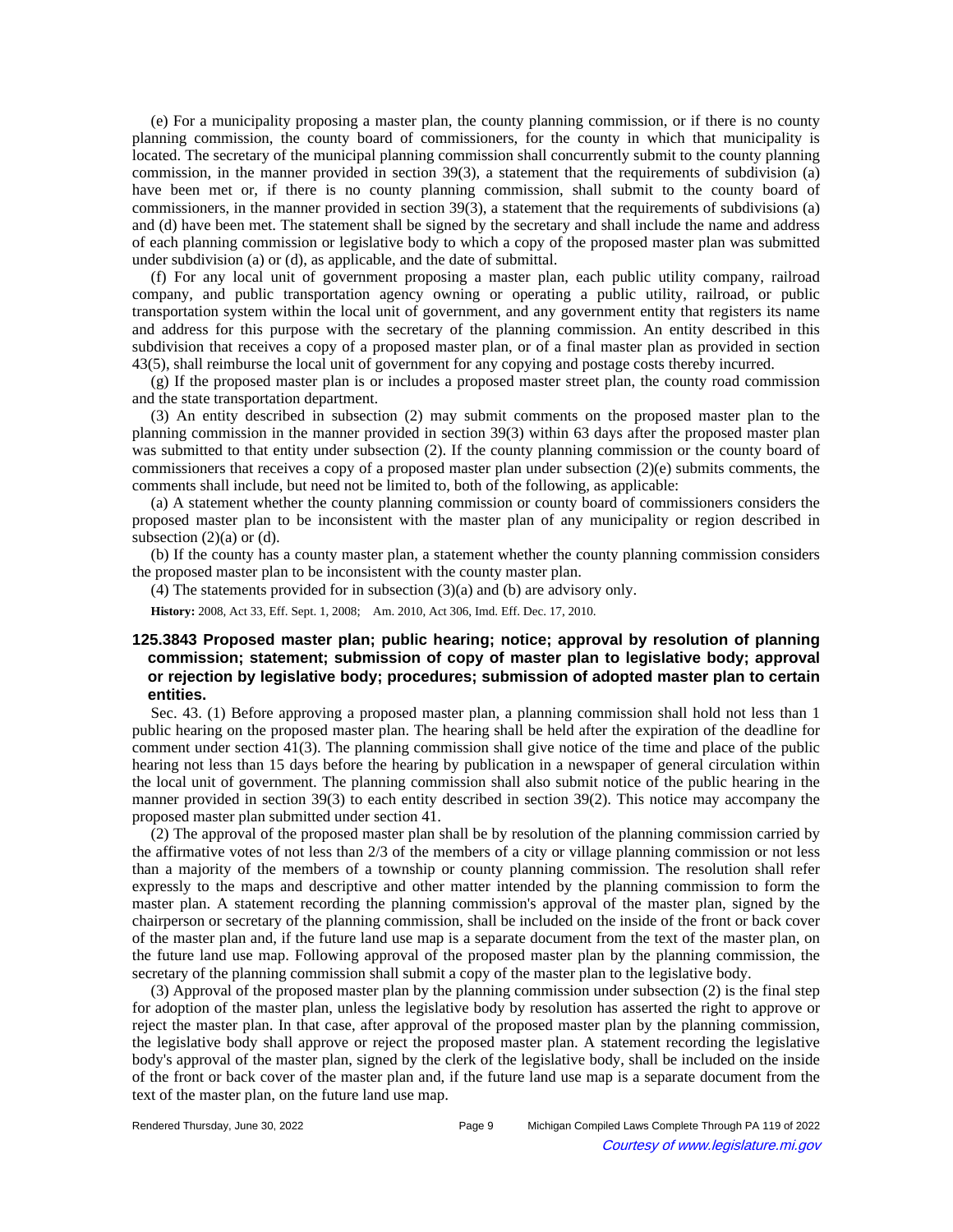(4) If the legislative body rejects the proposed master plan, the legislative body shall submit to the planning commission a statement of its objections to the proposed master plan. The planning commission shall consider the legislative body's objections and revise the proposed master plan so as to address those objections. The procedures provided in subsections (1) to (3) and this subsection shall be repeated until the legislative body approves the proposed master plan.

(5) Upon final adoption of the master plan, the secretary of the planning commission shall submit, in the manner provided in section 39(3), copies of the adopted master plan to the same entities to which copies of the proposed master plan were required to be submitted under section 41(2).

**History:** 2008, Act 33, Eff. Sept. 1, 2008.

## **125.3845 Extension, addition, revision, or other amendment to master plan; adoption; procedures; review and findings.**

Sec. 45. (1) An extension, addition, revision, or other amendment to a master plan shall be adopted by following the procedure under sections 39, 41, and 43, subject to all of the following:

(a) Any of the following amendments to a master plan may be made without following the procedure under sections 39, 41, and 43:

(*i*) A grammatical, typographical, or similar editorial change.

(*ii*) A title change.

(*iii*) A change to conform to an adopted plat.

(b) Subject to subdivision (a), the review period provided for in section 41(3) shall be 42 days instead of 63 days.

(c) When a planning commission sends notice to an entity under section 39(2) that it intends to prepare a subplan, the notice may indicate that the local unit of government intends not to provide that entity with further notices of or copies of proposed or final subplans otherwise required to be submitted to that entity under section 39, 41, or 43. Unless the entity responds that it chooses to receive notice of subplans, the local unit of government is not required to provide further notice of subplans to that entity.

(2) At least every 5 years after adoption of a master plan, a planning commission shall review the master plan and determine whether to commence the procedure to amend the master plan or adopt a new master plan. The review and its findings shall be recorded in the minutes of the relevant meeting or meetings of the planning commission.

**History:** 2008, Act 33, Eff. Sept. 1, 2008.

## **125.3847 Part of county master plan covering incorporated area; adoption by appropriate city or village required; exception.**

Sec. 47. (1) Subject to subsection (2), a part of a county master plan covering an incorporated area within the county shall not be recognized as the official master plan or part of the official master plan for that area unless adopted by the appropriate city or village in the manner prescribed by this act.

(2) Subsection (1) does not apply if the incorporated area is subject to county zoning pursuant to the Michigan zoning enabling act, 2006 PA 110, MCL 125.3101 to 125.3702, and a contract under the urban cooperation act, 1967 (Ex Sess) PA 7, MCL 124.501 to 124.512, or 1967 (Ex Sess) PA 8, MCL 124.531 to 124.536.

**History:** 2008, Act 33, Eff. Sept. 1, 2008.

### **125.3849 City or village planning department; authority to submit proposed master plan, or proposed extension, addition, revision, or other amendment.**

Sec. 49. (1) This act does not alter the authority of a planning department of a city or village created by charter to submit a proposed master plan, or a proposed extension, addition, revision, or other amendment to a master plan, to the planning commission, whether directly or indirectly as provided by charter.

(2) Subsection (1) notwithstanding, a planning commission described in subsection (1) shall comply with the requirements of this act.

**History:** 2008, Act 33, Eff. Sept. 1, 2008.

## **125.3851 Public interest and understanding; promotion.**

Sec. 51. (1) To promote public interest in and understanding of the master plan, a planning commission may publish and distribute copies of the master plan or of any report, and employ other means of publicity and education.

(2) A planning commission shall consult with and advise public officials and agencies, public utility companies, civic, educational, professional, and other organizations, and citizens concerning the promotion or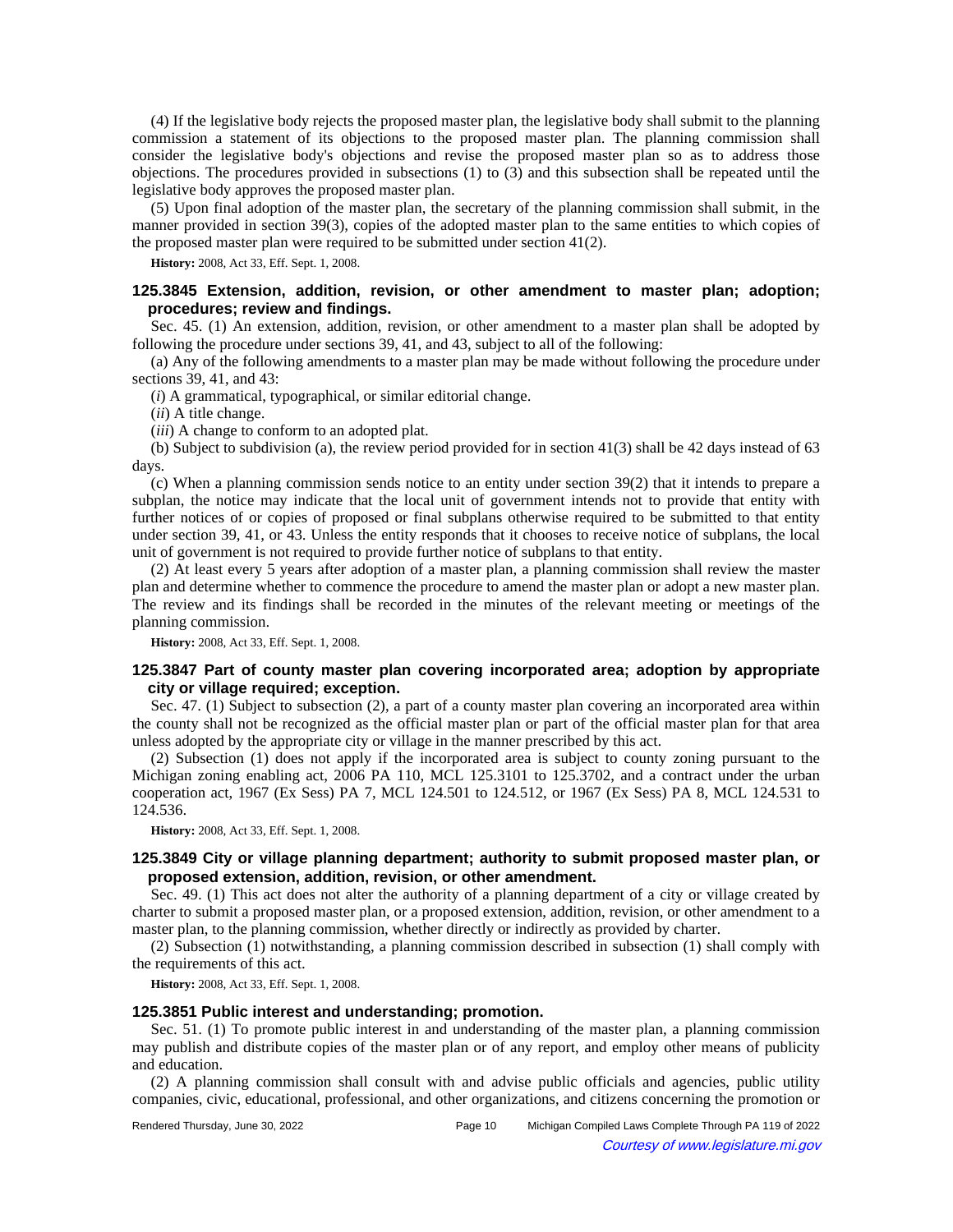implementation of the master plan.

**History:** 2008, Act 33, Eff. Sept. 1, 2008.

#### ARTICLE IV.

## SPECIAL PROVISIONS, INCLUDING CAPITAL IMPROVEMENTS AND SUBDIVISION REVIEW

## **125.3861 Construction of certain projects in area covered by municipal master plan; approval; initiation of work on project; requirements; report and advice.**

Sec. 61. (1) A street; square, park, playground, public way, ground, or other open space; or public building or other structure shall not be constructed or authorized for construction in an area covered by a municipal master plan unless the location, character, and extent of the street, public way, open space, structure, or utility have been submitted to the planning commission by the legislative body or other body having jurisdiction over the authorization or financing of the project and has been approved by the planning commission. The planning commission shall submit its reasons for approval or disapproval to the body having jurisdiction. If the planning commission disapproves, the body having jurisdiction may overrule the planning commission by a vote of not less than 2/3 of its entire membership for a township that on the enactment date of this act had a planning commission created under former 1931 PA 285, or for a city or village, or by a vote of not less than a majority of its membership for any other township. If the planning commission fails to act within 35 days after submission of the proposal to the planning commission, the project shall be considered to be approved by the planning commission.

(2) Following adoption of the county plan or any part of a county plan and the certification by the county planning commission to the county board of commissioners of a copy of the plan, work shall not be initiated on any project involving the expenditure of money by a county board, department, or agency for the acquisition of land, the erection of structures, or the extension, construction, or improvement of any physical facility by any county board, department, or agency unless a full description of the project, including, but not limited to, its proposed location and extent, has been submitted to the county planning commission and the report and advice of the planning commission on the proposal have been received by the county board of commissioners and by the county board, department, or agency submitting the proposal. However, work on the project may proceed if the planning commission fails to provide in writing its report and advice upon the proposal within 35 days after the proposal is filed with the planning commission. The planning commission shall provide copies of the report and advice to the county board, department, or agency sponsoring the proposal.

**History:** 2008, Act 33, Eff. Sept. 1, 2008.

## **125.3863 Approval of construction project before effective date of act; rescission of authorization; failure of planning commission to act within certain period of time.**

Sec. 63. If the opening, widening, or extension of a street, or the acquisition or enlargement of any square, park, playground, or other open space has been approved by a township planning commission that was created before the effective date of this act under former 1931 PA 285 or by a city or village planning commission and authorized by the legislative body as provided under section 61, the legislative body shall not rescind its authorization unless the matter has been resubmitted to the planning commission and the rescission has been approved by the planning commission. The planning commission shall hold a public hearing on the matter. The planning commission shall submit its reasons for approval or disapproval of the rescission to the legislative body. If the planning commission disapproves the rescission, the legislative body may overrule the planning commission by a vote of not less than 2/3 of its entire membership. If the planning commission fails to act within 63 days after submission of the proposed rescission to the planning commission, the proposed rescission shall be considered to be approved by the planning commission.

**History:** 2008, Act 33, Eff. Sept. 1, 2008.

## **125.3865 Capital improvements program of public structures and improvements; preparation; basis.**

Sec. 65. (1) To further the desirable future development of the local unit of government under the master plan, a planning commission, after adoption of a master plan, shall annually prepare a capital improvements program of public structures and improvements, unless the planning commission is exempted from this requirement by charter or otherwise. If the planning commission is exempted, the legislative body either shall prepare and adopt a capital improvements program, separate from or as a part of the annual budget, or shall delegate the preparation of the capital improvements program to the chief elected official or a nonelected administrative official, subject to final approval by the legislative body. The capital improvements program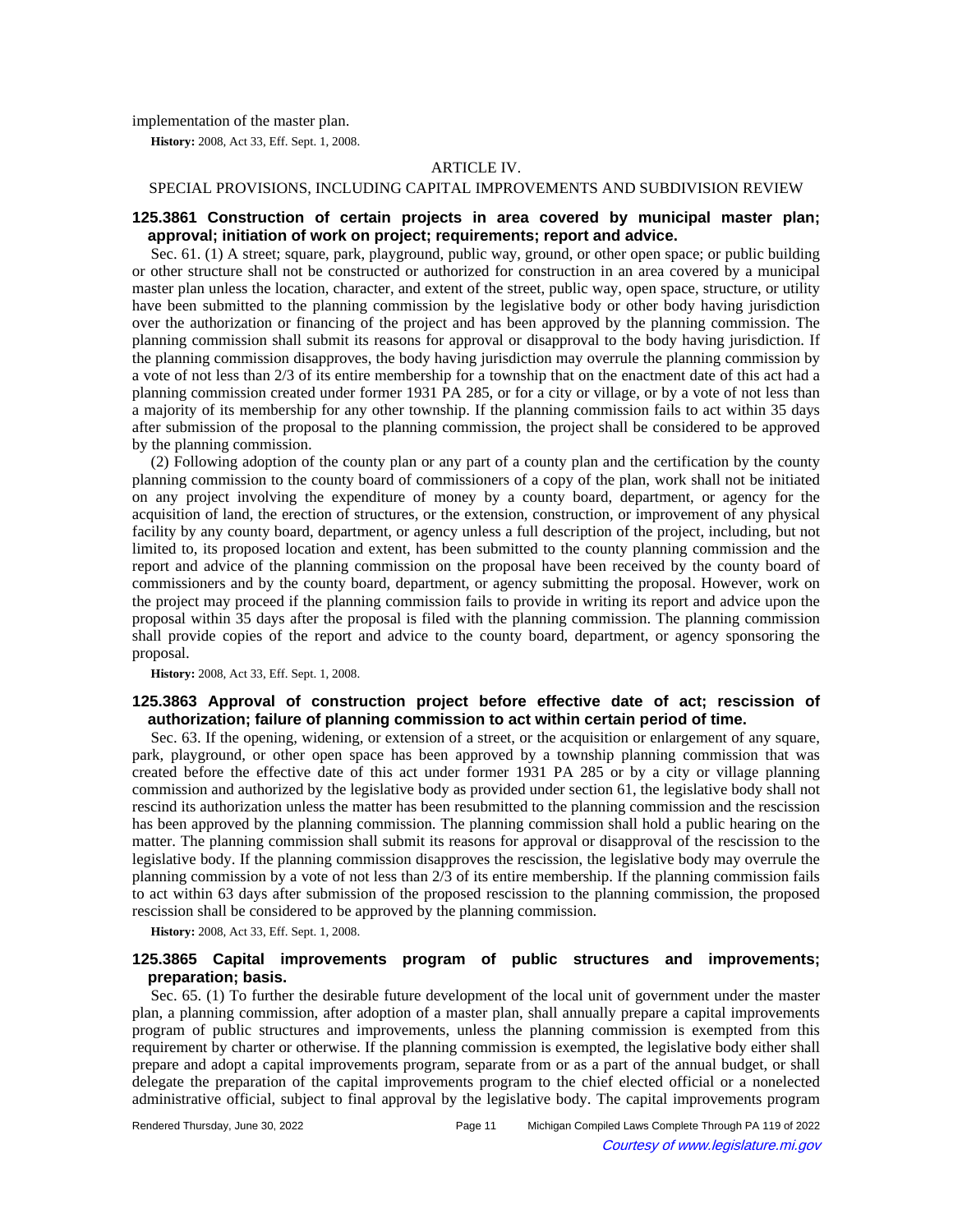shall show those public structures and improvements, in the general order of their priority, that in the commission's judgment will be needed or desirable and can be undertaken within the ensuing 6-year period. The capital improvements program shall be based upon the requirements of the local unit of government for all types of public structures and improvements. Consequently, each agency or department of the local unit of government with authority for public structures or improvements shall upon request furnish the planning commission with lists, plans, and estimates of time and cost of those public structures and improvements.

(2) Any township may prepare and adopt a capital improvement program. However, subsection (1) is only mandatory for a township if the township, alone or jointly with 1 or more other local units of government, owns or operates a water supply or sewage disposal system.

**History:** 2008, Act 33, Eff. Sept. 1, 2008.

### **125.3867 Programs for public structures and improvements; recommendations.**

Sec. 67. A planning commission may recommend to the appropriate public officials programs for public structures and improvements and for the financing thereof, regardless of whether the planning commission is exempted from the requirement to prepare a capital improvements program under section 65.

**History:** 2008, Act 33, Eff. Sept. 1, 2008.

## **125.3869 Copy of zoning ordinance and amendments; request by county planning commission for submission by municipal planning commission.**

Sec. 69. If a municipal planning commission has zoning duties pursuant to section 83 and the municipality has adopted a zoning ordinance, the county planning commission, if any, may, by first-class mail or personal delivery, request the municipal planning commission to submit to the county planning commission a copy of the zoning ordinance and any amendments. The municipal planning commission shall submit the requested documents to the county planning commission within 63 days after the request is received and shall submit any future amendments to the zoning ordinance within 63 days after the amendments are adopted. The municipal planning commission may submit a zoning ordinance or amendment under this subsection electronically.

**History:** 2008, Act 33, Eff. Sept. 1, 2008.

# **125.3871 Recommendations for ordinances or rules governing subdivision of land; public hearing; notice; action on proposed plat; approval, approval with conditions, or disapproval by planning commission; approval of plat as amendment to master plan.**

Sec. 71. (1) A planning commission may recommend to the legislative body provisions of an ordinance or rules governing the subdivision of land authorized under section 105 of the land division act, 1967 PA 288, MCL 560.105. If a township is subject to county zoning consistent with section 209 of the Michigan zoning enabling act, 2006 PA 110, MCL 125.3209, or a city or village is subject to county zoning pursuant to the Michigan zoning enabling act, 2006 PA 110, MCL 125.3101 to 125.3702, and a contract under the urban cooperation act of 1967, 1967 (Ex Sess) PA 7, MCL 124.501 to 124.512, or 1967 (Ex Sess) PA 8, MCL 124.531 to 124.536, the county planning commission may recommend to the legislative body of the municipality provisions of an ordinance or rules governing the subdivision of land authorized under section 105 of the land division act, 1967 PA 288, MCL 560.105. A planning commission may proceed under this subsection on its own initiative or upon request of the appropriate legislative body.

(2) Recommendations for a subdivision ordinance or rule may address plat design, including the proper arrangement of streets in relation to other existing or planned streets and to the master plan; adequate and convenient open spaces for traffic, utilities, access of firefighting apparatus, recreation, light, and air; and the avoidance of congestion of population, including minimum width and area of lots. The recommendations may also address the extent to which streets shall be graded and improved and to which water and sewer and other utility mains, piping, or other facilities shall be installed as a condition precedent to the approval of a plat.

(3) Before recommending an ordinance or rule described in subsection (1), the planning commission shall hold a public hearing on the proposed ordinance or rule. The planning commission shall give notice of the time and place of the public hearing not less than 15 days before the hearing by publication in a newspaper of general circulation within the local unit of government.

(4) If a municipality has adopted a master plan or master street plan, the planning commission of that municipality shall review and make recommendations on plats before action thereon by the legislative body under section 112 of the land division act, 1967 PA 288, MCL 560.112. If a township is subject to county zoning consistent with section 209 of the Michigan zoning enabling act, 2006 PA 110, MCL 125.3209, or a city or village is subject to county zoning pursuant to the Michigan zoning enabling act, 2006 PA 110, MCL 125.3101 to 125.3702, and a contract under the urban cooperation act of 1967, 1967 (Ex Sess) PA 7, MCL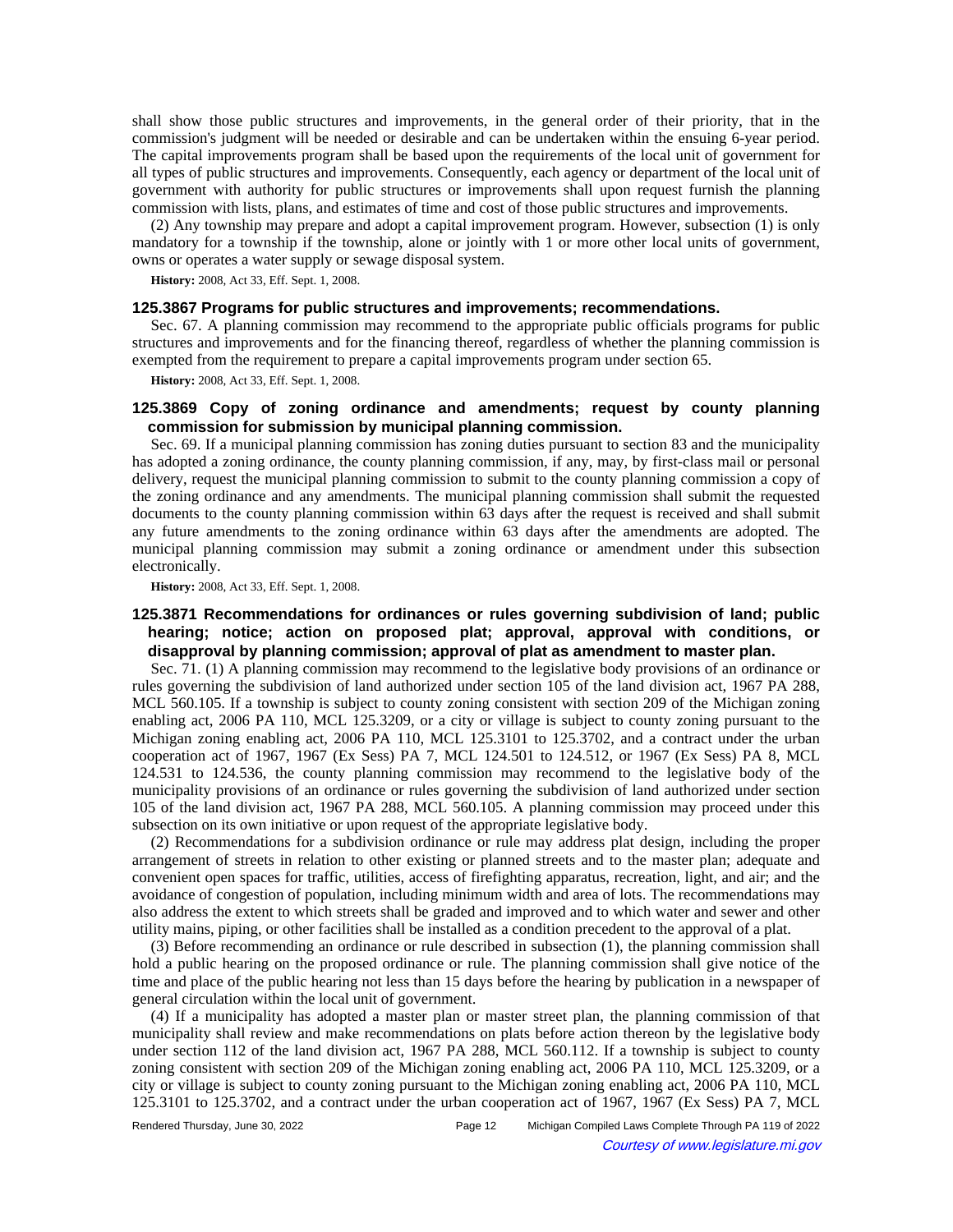124.501 to 124.512, or 1967 (Ex Sess) PA 8, MCL 124.531 to 124.536, and the municipality has adopted a master plan or master street plan, the county planning commission shall also review and make recommendations on plats before action thereon by the legislative body of the municipality under section 112 of the land division act, 1967 PA 288, MCL 560.112.

(5) A planning commission shall not take action on a proposed plat without affording an opportunity for a public hearing thereon. A plat submitted to the planning commission shall contain the name and address of the proprietor or other person to whom notice of a hearing shall be sent. Not less than 15 days before the date of the hearing, notice of the date, time, and place of the hearing shall be sent to that person at that address by mail and shall be published in a newspaper of general circulation in the municipality. Similar notice shall be mailed to the owners of land immediately adjoining the proposed platted land.

(6) A planning commission shall recommend approval, approval with conditions, or disapproval of a plat within 63 days after the plat is submitted to the planning commission. If applicable standards under the land division act, 1967 PA 288, MCL 560.101 to 560.293, and an ordinance or published rules governing the subdivision of land authorized under section 105 of that act, MCL 560.105, are met, the planning commission shall recommend approval of the plat. If the planning commission fails to act within the required period, the plat shall be considered to have been recommended for approval, and a certificate to that effect shall be issued by the planning commission upon request of the proprietor. However, the proprietor may waive this requirement and consent to an extension of the 63-day period. The grounds for any recommendation of disapproval of a plat shall be stated upon the records of the planning commission.

(7) A plat approved by a municipality and recorded under section 172 of the land division act, 1967 PA 288, MCL 560.172, shall be considered to be an amendment to the master plan and a part thereof. Approval of a plat by a municipality does not constitute or effect an acceptance by the public of any street or other open space shown upon the plat.

**History:** 2008, Act 33, Eff. Sept. 1, 2008.

#### ARTICLE V.

#### TRANSITIONAL PROVISIONS AND REPEALER

# **125.3881 Plan adopted or amended under planning act repealed under MCL 125.3885; effect; city or home rule village charter provision creating planning commission or ordinance implementing provision before effective date of act; ordinance creating planning commission under former law; ordinance or rules governing subdivision of land.**

Sec. 81. (1) Unless rescinded by the local unit of government, any plan adopted or amended under a planning act repealed under section 85 need not be readopted under this act but continues in effect as a master plan under this act, regardless of whether it is entitled a master plan, basic plan, county plan, development plan, guide plan, land use plan, municipal plan, township plan, plan, or any other term. This includes, but is not limited to, a plan prepared by a planning commission and adopted before the effective date of this act to satisfy the requirements of section 1 of the former city and village zoning act, 1921 PA 207, section 3 of the former township zoning act, 1943 PA 184, section 3 of the former county zoning act, 1943 PA 183, or section 203(1) of the Michigan zoning enabling act, 2006 PA 110, MCL 125.3203. The master plan is subject to the requirements of this act, including, but not limited to, the requirement for periodic review under section 45(2) and the amendment procedures set forth in this act. However, the master plan is not subject to the requirements of section 33 until it is first amended under this act.

(2) Unless repealed, a city or home rule village charter provision creating a planning commission before the effective date of this act and any ordinance adopted before the effective date of this act implementing that charter provision continues in effect under this act, and the planning commission need not be newly created by an ordinance adopted under this act. However, both of the following apply:

(a) The legislative body may by ordinance increase the powers and duties of the planning commission to correspond with the powers and duties of a planning commission created under this act. Provisions of this act regarding planning commission powers and duties do not otherwise apply to a planning commission created by charter before the effective date of this act and provisions of this act regarding planning commission membership, appointment, and organization do not apply to such a planning commission. All other provisions of this act, including, but not limited to, provisions regarding planning commission selection of officers, meetings, rules, records, appointment of employees, contracts for services, and expenditures, do apply to such a planning commission.

(b) The legislative body shall amend any ordinance adopted before the effective date of this act to implement the charter provision, or repeal the ordinance and adopt a new ordinance, to fully conform to the requirements of this act made applicable by subdivision (a), by the earlier of the following dates:

Rendered Thursday, June 30, 2022 Page 13 Michigan Compiled Laws Complete Through PA 119 of 2022 Courtesy of www.legislature.mi.gov